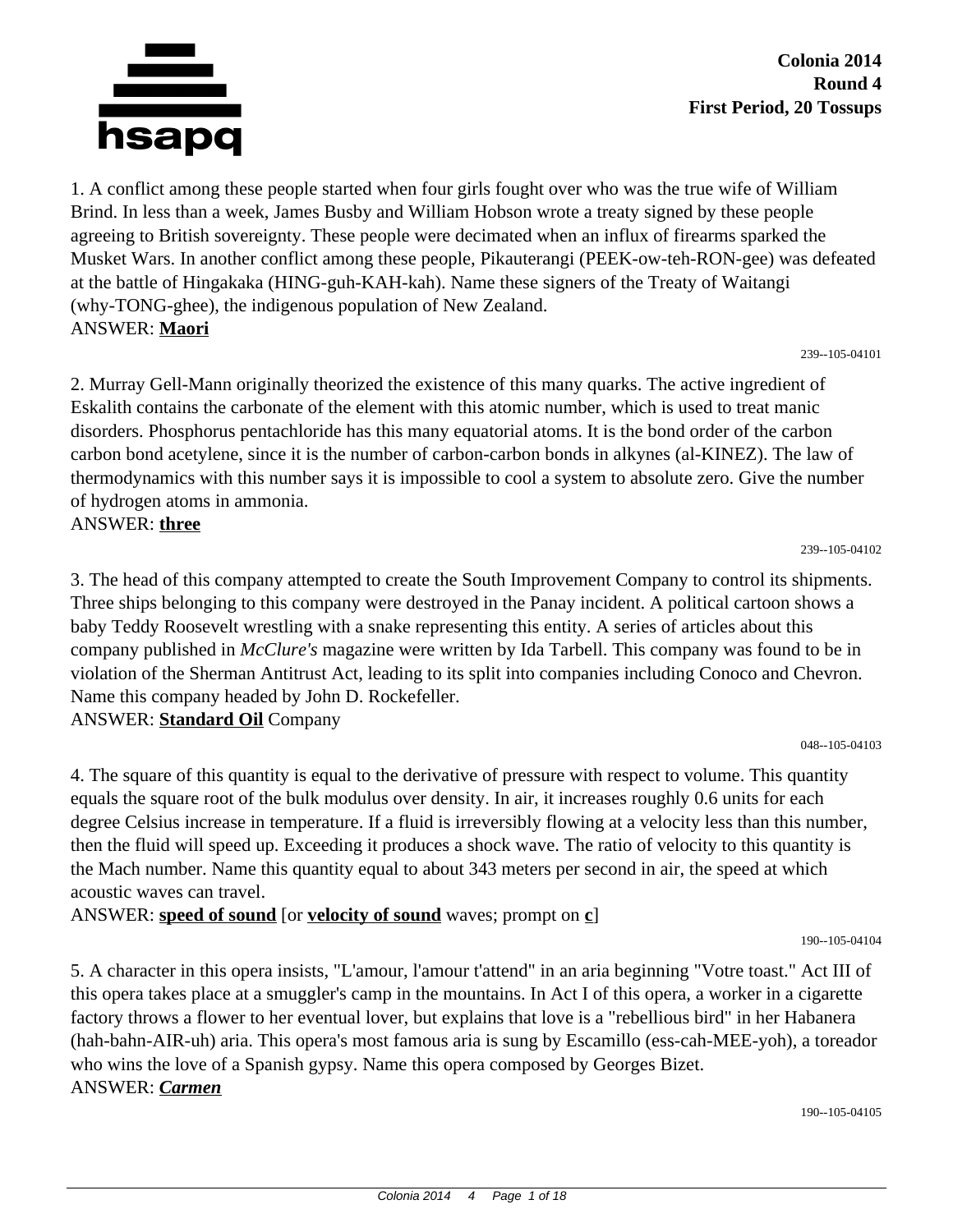6. A documentary about people working in this medium follows Thierry Guetta through his transformation into Mr. Brainwash. This artistic medium depicted in *Exit Through the Gift Shop* is practiced by Banksy. During World War II, this medium was used with the phrase "Kilroy was here." Name this artistic medium that can be signed with a tag, and which is frequently at odds with law enforcement because it can involve vandalizing public property with spray cans.

ANSWER: **graffiti** [or **urban** art; or **street** art; accept **tagging** before it is read]

7. Every entire function can be written as a power series with this property on the complex plane. A complete metric space is one where Cauchy sequences have this property. The Weierstrass M-test can show whether something has the uniform type of this property. Geometric series will always have this property if the common ratio has absolute value between zero and one, and the harmonic series does not possess it. Name this opposite of divergence.

#### ANSWER: **convergence** [or **has a limit**]

8. This statesman was descended from the Alcmaeonidae. The expulsion of Cimon and Ephialtes's murder let him to consolidate power in 461 BCE. This leader's efforts saw the Delian League turn into an empire that rivaled Sparta and led to the Peloponnesian Wars. Three years before defeating Thucydides in 444 BCE, he started the building of the Acropolis and Parthenon. Name this Athenian statesman and leader of that city's Golden Age.

ANSWER: **Pericles**

9. In one of this author's novels, a longshoreman teams up with Martin Decoud to smuggle silver from Charles Gould's mines. The main character of another novel by this man is stranded in the Central Station waiting for his steamship to be repaired. The narrator of that novel by him comes across a pamphlet reading "Exterminate all the brutes" and lies to a widow about the words "The horror! The horror!" Name this author of *Nostromo* and a book about Marlow's journey to Africa to find Kurtz, *Heart of Darkness.* ANSWER: Joseph **Conrad** [or Jozef Teodor **Konrad** Korzeniowski]

020--105-04109

10. In the Cori cycle, this compound is formed in the liver. GLUT1 transports it into cells. This pyranose (PIE-rah-nose) is phosphorylated by hexokinase in the first step of the EMP pathway. Maltose consists of two monomers of it. This compound, which has only equatorial hydroxyl groups in its cyclic form, is modified to make the monomer of chitin (KITE-in). Glycogen acts as storage for this compound. Insulin responds to high blood levels of it. This compound is metabolized into two pyruvates, producing 2 ATP and 2 NADH, during glycolysis. Name this six-carbon sugar.

ANSWER: **glucose** [or **dextrose**; or **C 6–H 12–O 6**]

11. A text named for this concept attempts to link the converse of the word "bad" with "good." This concept's inquirers sometimes approach it with a distinction between consequentialism and a deontological version, the latter of which is supported by Kant's sense of duty. This discipline is referenced in the title of a work that introduces the naturalistic fallacym written by G.E. Moore. Name this concept that titles Baruch Spinoza's magnum opus and is the study of virtuous behavior.

#### ANSWER: **ethics** [or **ethica**]

033--105-04111

190--105-04110

147--105-04108

023--105-04106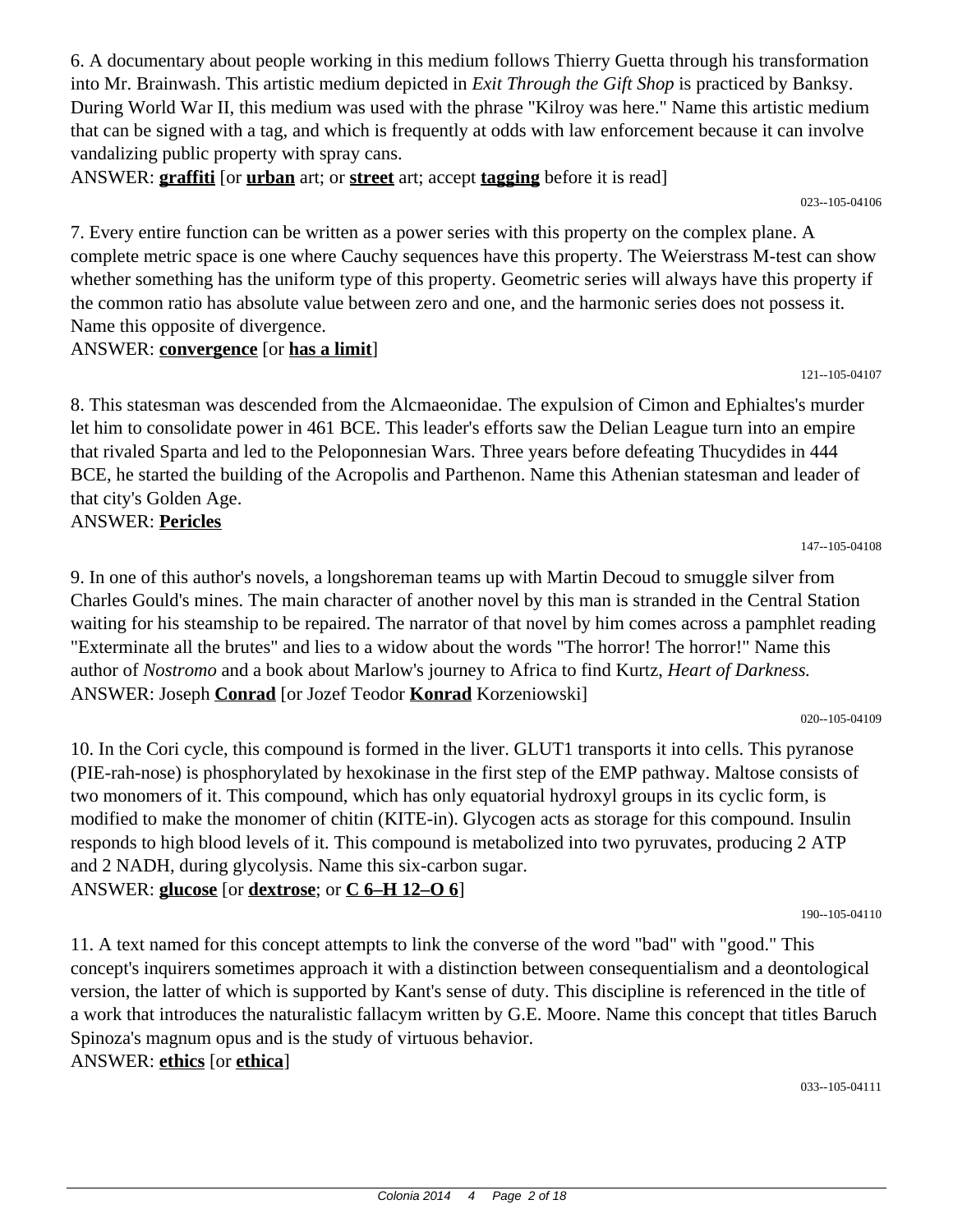12. The main character of this work buries a stranger who wore green and yellow, and that stranger's grave produces corn. A woodpecker tells the title character how to defeat the magician Pearl-Feather, and the woodpecker is rewarded by being dipped in the magician's blood. This poem describes the wigwam of the Nokomis "by the shores of Gitche Gumee." Name this poem about the titular husband of Minnehaha, a work of William Wadsworth Longfellow.

ANSWER: *The Song of Hiawatha*

13. These objects are roughly 1.5 times as common as their counterparts among substances in the hypothetical "island of stability". These particles, which consist of two down quarks and an up quark, release an antineutrino when they decay, which happens with a half-life of about 10 minutes. Discovered by James Chadwick in 1932, they contribute to the mass number, but not the atomic number, of an element. Name this elementary particle with no electric charge, found in the nucleus along with the proton. ANSWER: **neutron**

14. A character in this story is worried after he loses the Sunday saddle of Hans Van Ripper while riding the horse Gunpowder. This story features a competition for the hand of Katrina Van Tassel that includes Abraham Van Brunt, who goes by the nickname Brom Bones. The main character of this story is a Connecticut schoolmaster who is scared by the story of a Hessian ghost. Name this story about Ichabod Crane and the Headless Horseman written by Washington Irving. ANSWER: "The **Legend of Sleepy Hollow**"

15. In one story by this author, the title character is tricked into thinking his garments are invisible until a boy notes that he is wearing nothing. In another story by this author of "The Emperor's New Clothes," a girl sees a vision of her grandmother as she ascends into heaven. This author wrote a story in which a prince is saved from a shipwreck by a creature that tries to obtain a human soul. Name this author of fairy tales, such as "The Little Match Girl" and "The Little Mermaid." ANSWER: Hans Christian **Andersen**

16. The tat protein in HIV patients greatly increases the rate of this process, which is also enhanced in the presence of acetyl transferases. Although not methylation, this process is initiated from CpG islands in some eukaryotes. This process does not occur from Barr bodies because they have been highly methylated. The product of this process is capped with methyl-guanosine and gets a poly-A tail. Retroviruses can do this process in reverse. This process is initiated at a promoter and is mostly catalyzed by RNA polymerase. Name this process of making messenger RNAs from DNA. ANSWER: **transcription** [do not accept "translation"]

17. This five-word question titles a children's book illustrated by Svein Nyhus. According to ethologists, correct answers to this question include a rattling noise known as "gekkering," a "trisyllabic greeting warble," and a "ululating siren-like shriek." Less scientific answers posited for this question include "Ring-ding-ding-ding-dingeringeding," "Wa-pa-pa-pa-pa-pa-pow," and "Joff-tchofftchoff-tchoffo-tchoffo-tchoff." What is this question about animal vocalization which introduces the chorus of a 2013 YouTube hit from satirical electronic band Ylvis (ILL-viss)? ANSWER: "**What does the fox say?**"

023--105-04114

140--105-04115

190--105-04116

#### 030--105-04112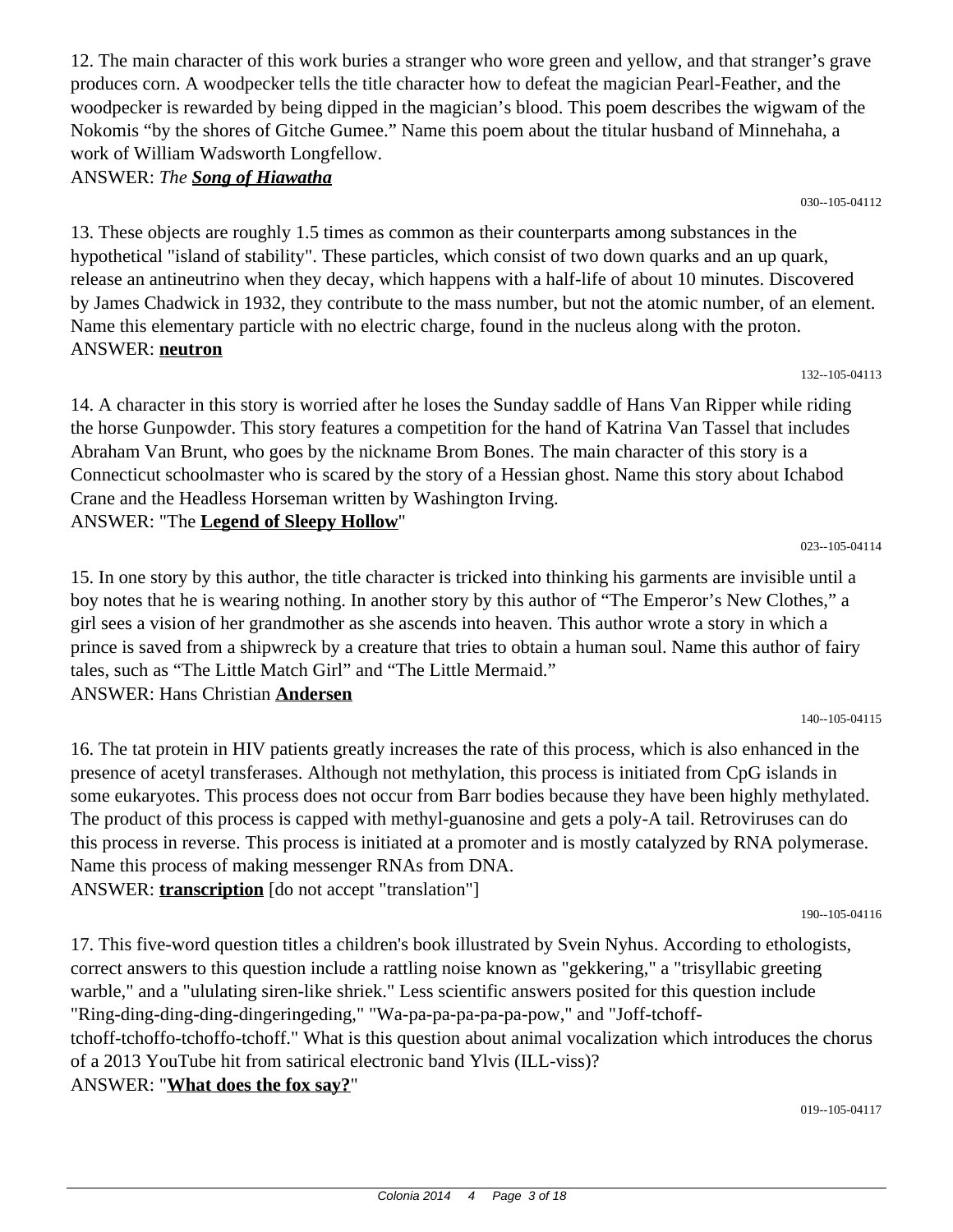18. De-nitri-fication is an example of one of these reactions, which transforms nitrate into nitrogen gas. In biology, the transformation of NAD+ into NADH is one of these reactions. During electroplating, metal cations (CAT-eye-onz) undergo this type of reaction. The species which undergoes this reaction will have a greater standard electrode potential in a galvanic cell, will be located at the cathode, and will have an algebraic decrease in its oxidation state. Name these reactions in which a species gains electrons, often contrasted with oxidations.

ANSWER: **reduction**s [prompt on **redox** reactions; prompt on **oxidation-reduction**s; prompt on **reduction-oxidation**s; do not accept or prompt on "oxidations"]

190--105-04118

19. At a trial in this novel, its antagonist is called a "goblin-monk." It begins at the Festival of Fools, where Pierre Gringoire is trying to promote his play. Phoebus leads the King's Archers in this novel, in which Claude Frollo is killed by the title character after he expresses joy at Esmeralda's death. Name this novel by Victor Hugo about a deformed man who serves as bell-ringer in a Parisian cathedral. ANSWER: The **Hunchback of Notre-Dame** [or **Notre-Dame de Paris**]

192--105-04119

20. This man wrote "I do not hope to turn again" in a poem about his conversion to Anglicanism, "Ash-Wednesday." The speaker of a poem by this man compares the evening to a "patient etherized upon a table," and that poem contains the refrain, "In the room the women come and go, talking of Michelangelo." He wrote a seminal 1922 poem beginning, "April is the cruelest month." Name this poet of "The Love Song of J. Alfred Prufrock" and "The Waste Land." ANSWER: T. S. **Eliot**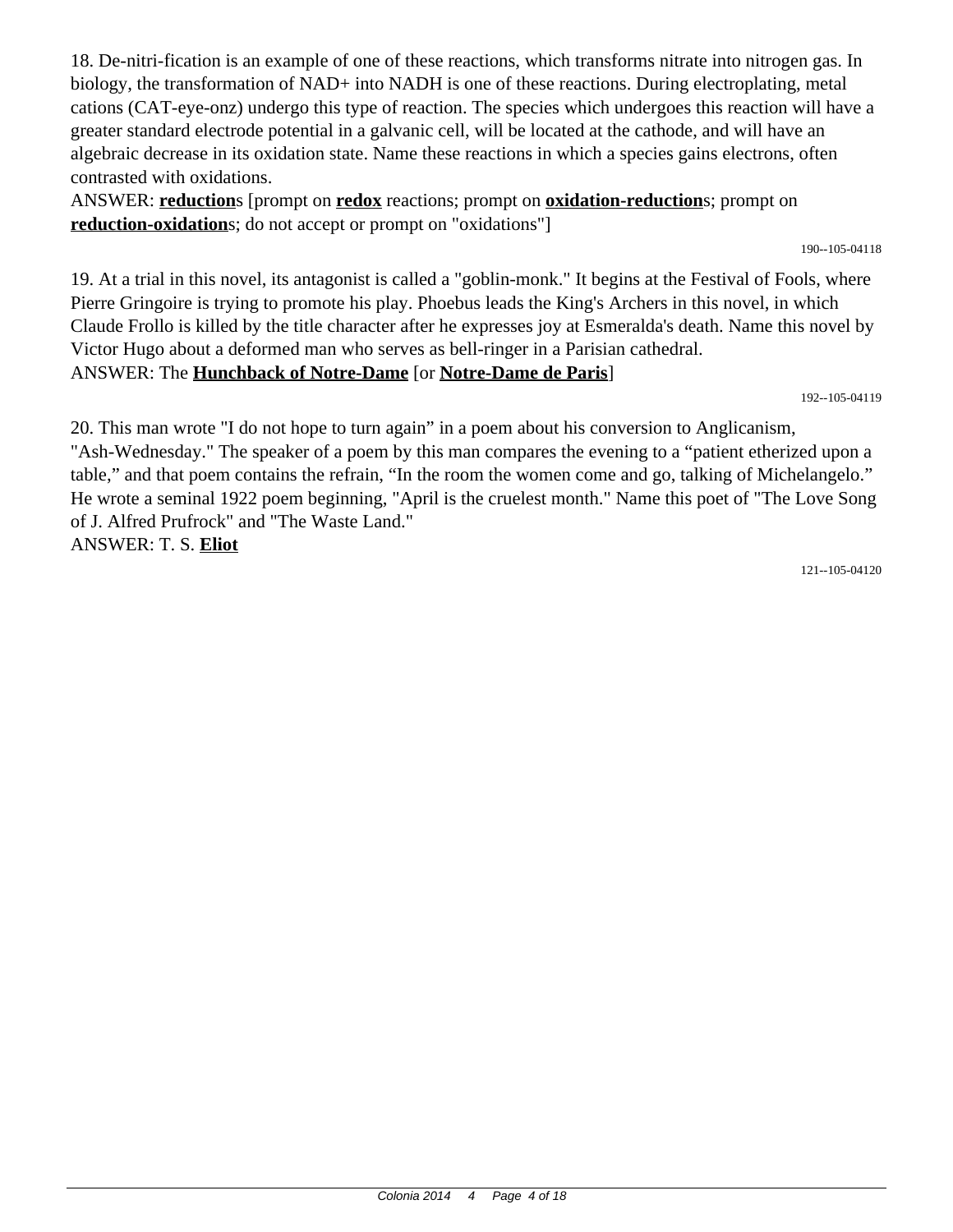

#### **Colonia 2014 Round 4 Second Period, 10 Tossups and 4 Bonuses**

1. Net electric flux equals this quantity divided by the permittivity according to Gauss's law. The elementary value for this quantity was determined by balancing the gravitational and electric forces on an oil drop in an experiment conducted by Millikan. Current is the rate of change of this quantity with respect to time. The force on a particle is equal to this quantity times the electric field. Identify this quantity measured in Coulombs, which is negative for an electron. ANSWER: electric **charge**

226--105-04121

2. This character was the sister of Euryale (yur-ee-AH-lay) and Stheno (suh-THEE-noh), who were likewise daughters of Phorcys (FORK-iss) and Ceto (SEE-toh). She was punished by Athena after an encounter in a temple with Poseidon, and she was later targeted on a man who used winged sandals and a helm of invisibility on a mission from Polydectes (PAH-lee-DEK-teez). Pegasus came out of her neck after Perseus beheaded her. Name this snake-haired Gorgon whose gaze turned men to stone. ANSWER: **Medusa**

019--105-04122

3. This man painted a woman inside and in the alleyway next to a brick building in *The Little Street.* This artist included a foot-warmer on the floor of a painting in which a blue and yellow clad woman pours a liquid into a container, one of only thirty-four paintings he produced. This artist painted his birthplace from across a river with fishing boats in his *View of Delft*. Name this Dutch artist who painted *Girl with a Pearl Earring* and many scenes of women working indoors.

ANSWER: Johannes **Vermeer** [or Jan **Vermeer**; or Johan **Vermeer**]

4. The Chinese creator gods Fuxi (FOO-shee) and Nuwa are sometimes depicted with the body parts of these creatures. Cadmus and Harmonia took the form of these creatures at the end of their lives. Tiresias was turned into a woman upon attacking two of them mating. The caduceus depicts two of these animals, as does the rod of Asclepius. One of these animals resided at Delphi and was slain by Apollo. Name this animal, mythological ones of which include Python. ANSWER: **snake**s [or **serpent**s; or **dragon**s]

140--105-04124

088--105-04123

5. A large population of albino people lives on this lake's largest island, Ukerewe (OO-kay-RAY-way) Island. The Winam Gulf of this lake is the site of Homa Bay and the port city of Kisumu (kiss-OO-moo). James Ogwang brought South American weevils to combat this lake's problem with the invasive water hyacinth. This lake receives the Kagera (kah-GAIR-uh) River to its west, and is the source of the White Nile. Name this East African lake that is the second largest freshwater lake in the world and the largest overall in Africa.

ANSWER: Lake **Victoria**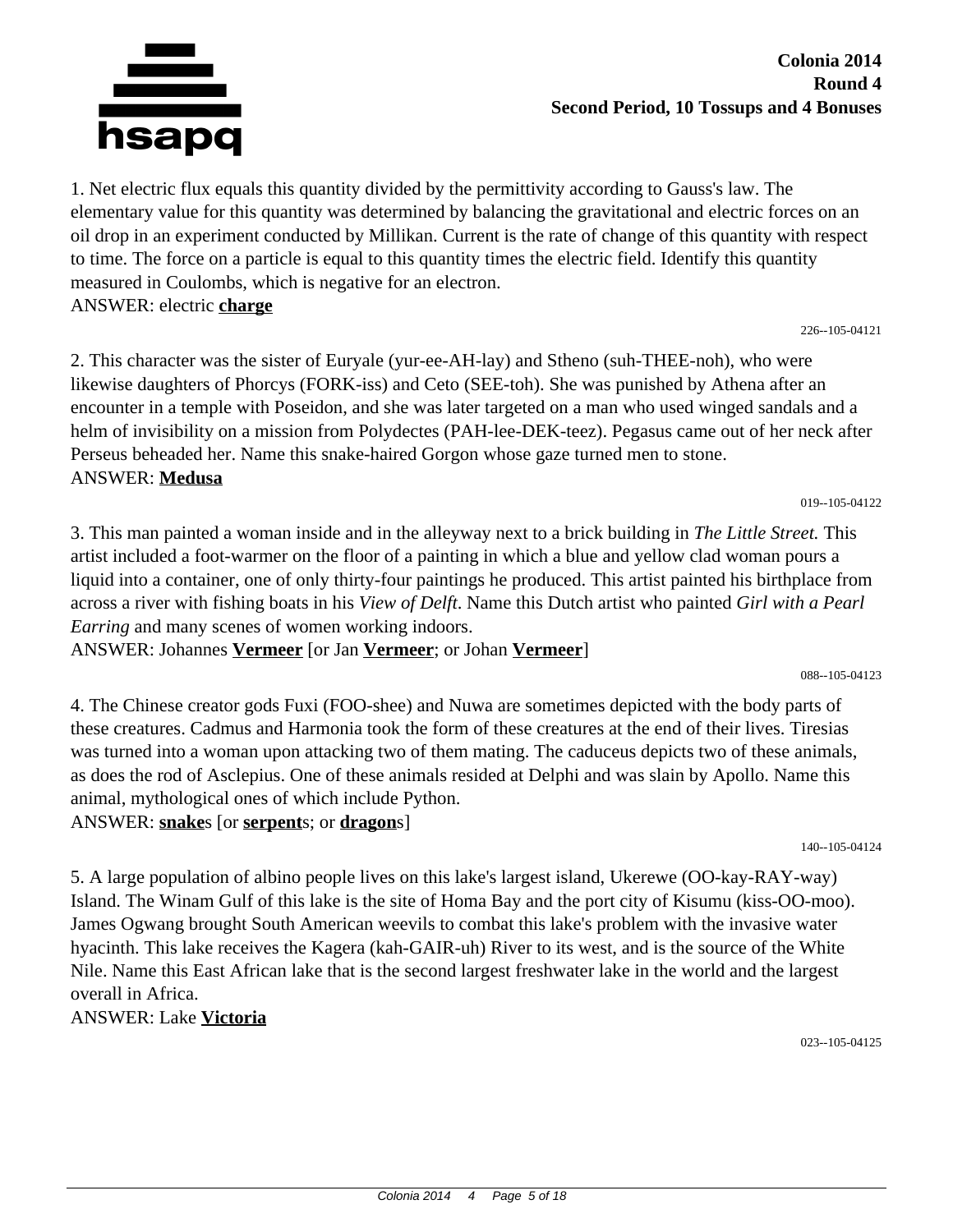6. This philosophy was espoused by Spanish writer Miguel de Unamuno in *The Tragic Sense of Life*. This philosophy was used to argue that women are treated as "the Other" in the feminist text *The Second Sex*. This discipline "is a humanism" according to a lecture delivered by the author of *Being and Nothingness*, leftist intellectual Jean-Paul Sartre. Name this philosophy that broadly concerns the way humans make their own meaning for their lives.

### ANSWER: **existentialism**

080--105-04126

7. A city in this state was the first to implement the kindergarten through twelfth grade education system. At a convention in this state, Sojourner Truth delivered the "Ain't I a Woman" speech. It's not Kentucky, but a poet from this state wrote in his poem "Sympathy" that "I know why the caged bird sings." In this home state of Paul Lawrence Dunbar, I.M. Pei built the Rock and Roll Hall of Fame. The Pro Football Hall of Fame is located in this state's city of Canton. This state's largest cities include Cincinnati and Cleveland. Name this "Buckeye state."

ANSWER: **Ohio**

186--105-04127

8. On a trip to Spain, this artist painted a teenage musician working in the band of the Imperial Guard in his *The Fifer.* In one painting, this man depicted a bowl of oranges next to a blonde serving alcohol. This painter used Victorine Meurent as the model for a nude woman eating next to two clothed men in his *Luncheon on the Grass.* This man invited controversy for his painting of a lounging prostitute staring defiantly at the viewer. Name this Impressionist painter of *Olympia.* ANSWER: Edouard **Manet** [do not accept "Monet"]

186--105-04128

9. At the start of his political career, this future President joined the KKK and worked in the political machine of boss Thomas Pendergast. This president called the "Turnip Day Session" of Congress and used an executive order to desegregate the Army. He went on the "Whistle Stop Tour of America" to win the last Presidential election in which four candidates each exceeded two percent of the vote. The *Chicago Tribune* claimed that this "Fair Deal" proponent lost to Dewey in the election of 1948. Name this successor to FDR, who chose to bomb Nagasaki and Hiroshima. ANSWER: Harry S. **Truman**

10. In this novel, the state auditor Byram White is blackmailed. One character in this novel raises concerns that bricks used by the J.H. Moore company are defective and becomes a hero after his warnings come to fruition in a an accident that kills three schoolchildren. That character in this novel is advised by Sadie Burke, and Jack Burden narrates this novel. Name this novel by Robert Penn Warren about Louisiana politician Willie Stark, a character based on Huey Long. ANSWER: *All the King's Men*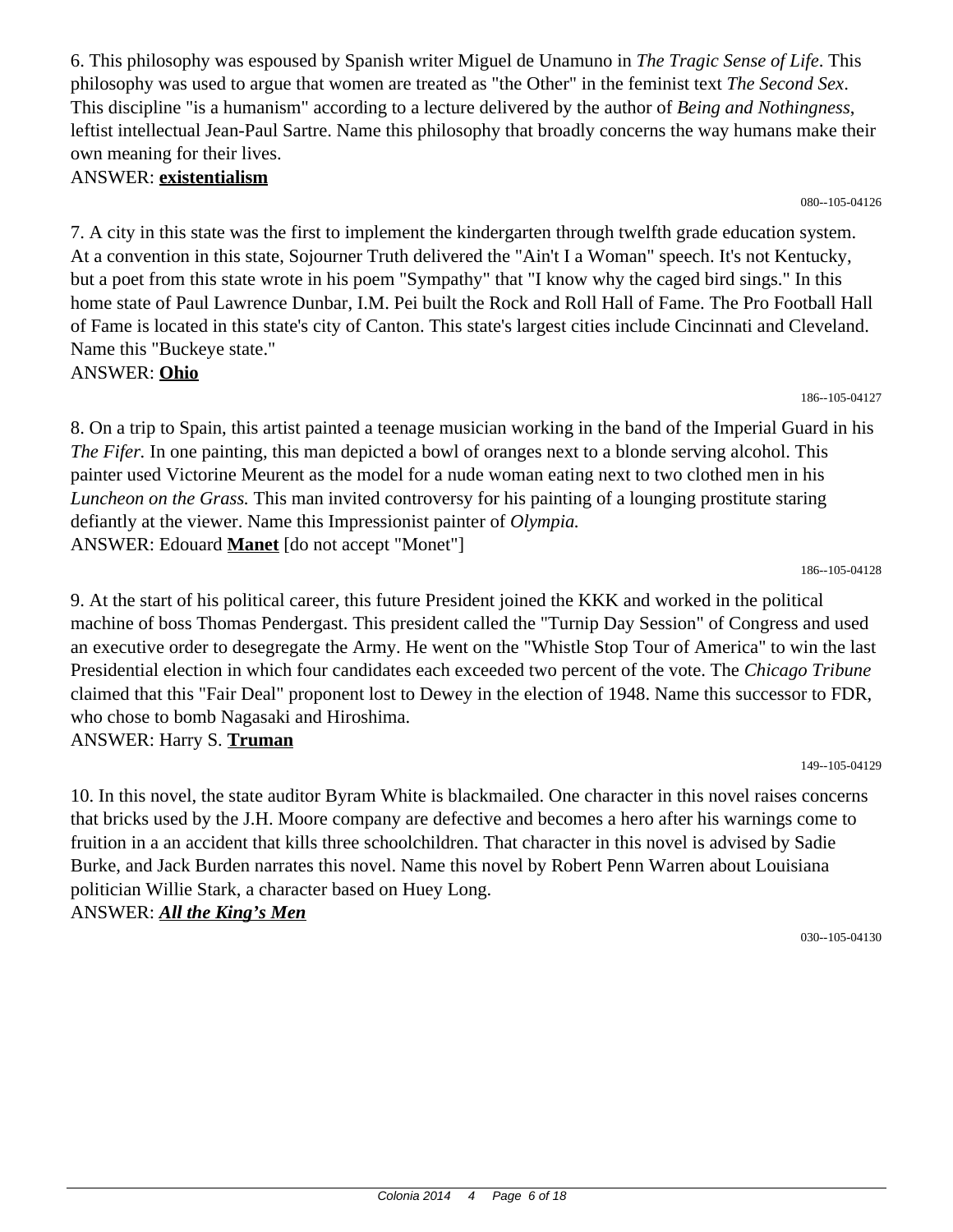1. Answer the following about man-made structures.

[5] Islands in the shape of a palm tree were constructed in what city, which is home to the Burj Khalifa? ANSWER: **Dubai**, United Arab Emirates

[10] The longest bridge in the United States crosses what lake in Louisiana?

### ANSWER: Lake **Pontchartrain**

[15] This structure's creation threatened the endangered Siberian Crane and the Baiji river dolphin, and it resulted in sediment build-up near towns in the Hubei province.

# ANSWER: **Three Gorges** Dam

[20] The Ottoman Stari Most crosses the Neretva River in what Bosnian city? ANSWER: **Mostar**

052--105-04101

2. Name these jazz instruments.

[5] Charlie Christian and Django Reinhardt played what instrument, whose acoustic variety was the most popular with jazz musicians until the 1940s?

### ANSWER: jazz **guitar**

[10] Charles Mingus was an accomplished player of what lowest-pitched instrument in the violin family? ANSWER: double **bass** [or upright **bass**; or **bass** fiddle; or string **bass**; or **bass** violin; or doghouse **bass**; or contra**bass**; or **bass** viol; or stand-up **bass**; or **bull fiddle**; or really anything with the word **bass** in it] [15] Bill Evans played this instrument for the Miles Davis sextet, and "Straight, No Chaser" is a song for this instrument.

### ANSWER: **piano**

[20] Lionel Hampton and Red Novo pioneered the use of what unusual percussion instrument? ANSWER: the **vibraphone** [or the **vibes**]

121--105-04102

3. Name these literary objects.

[5] Tom Sawyer arranges the whitewashing of one of these.

ANSWER: **fence**s

[10] Huck Finn travels down the Mississippi on one of these.

### ANSWER: **raft**s

[15] Several of these objects are thrown at Gregor Samsa by his father in Franz Kafka's *The*

*Metamorphosis.*

ANSWER: **apple**s [prompt on **fruit**]

[20] In *The Iliad*, this object is decorated with scenes of a city at peace and a city at war.

ANSWER: the **shield** of Achilles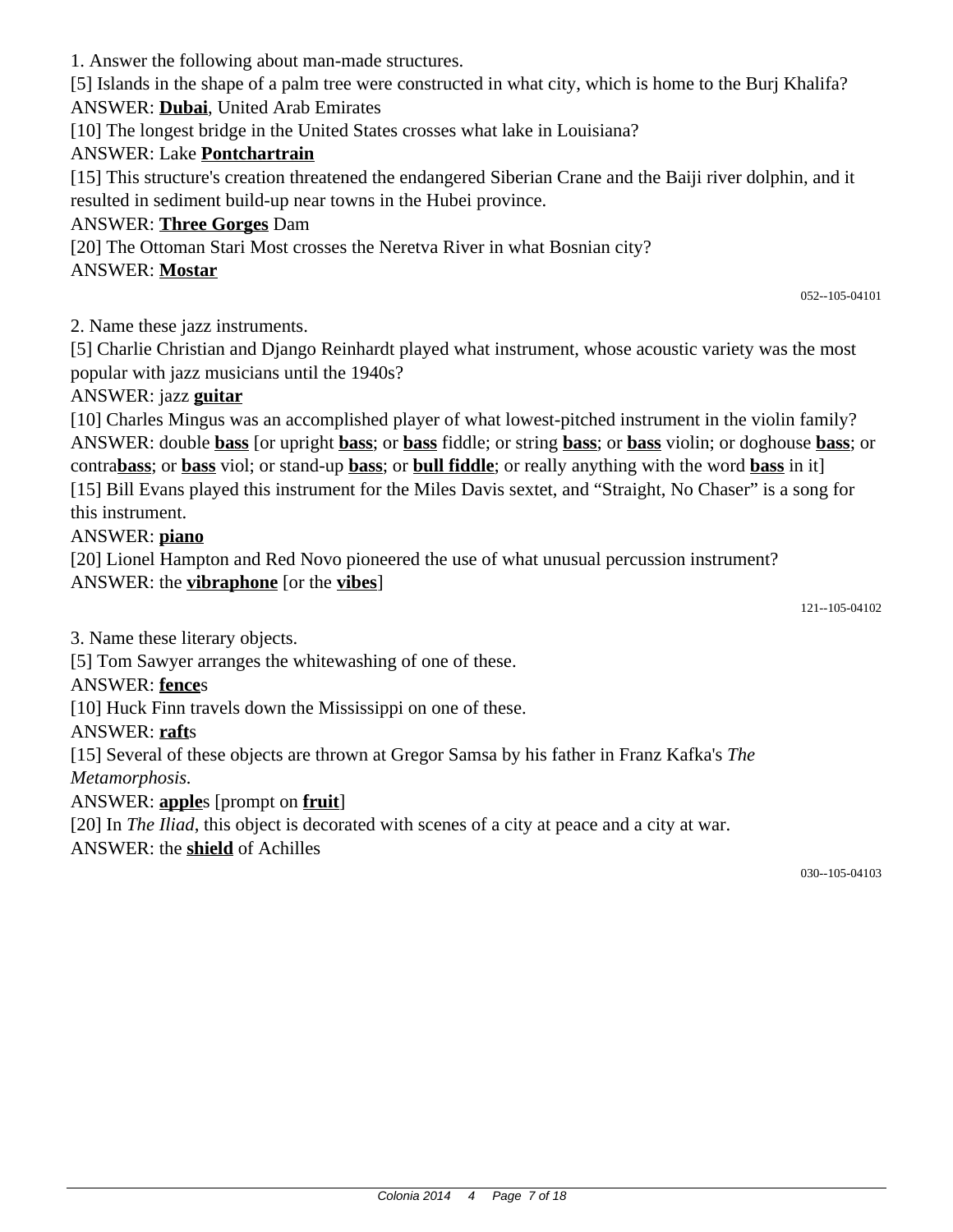4. Answer the following about advertising controversies.

[5] What breakfast cereal featured an interracial family in a series of 2013 and 2014 commercials, much to the dismay of racists?

# ANSWER: **Cheerios**

[10] What company aroused controversy with a 2014 Super Bowl ad featuring the song "America the Beautiful" sung in different languages?

# ANSWER: **Coca-Cola** [or **Coke**]

[15] This economist co-authored the paper "What Makes Advertising Profitable?" with William Adams and addressed the efficiency wage hypothesis in several papers written with her husband, George Akerlof.

### ANSWER: Janet **Yellen**

[20] What fashion designer and namesake of a song on Jay-Z\'s *Magna Carta Holy Grail* has caused controversy by using oversexualized ads?

ANSWER: Tom **Ford**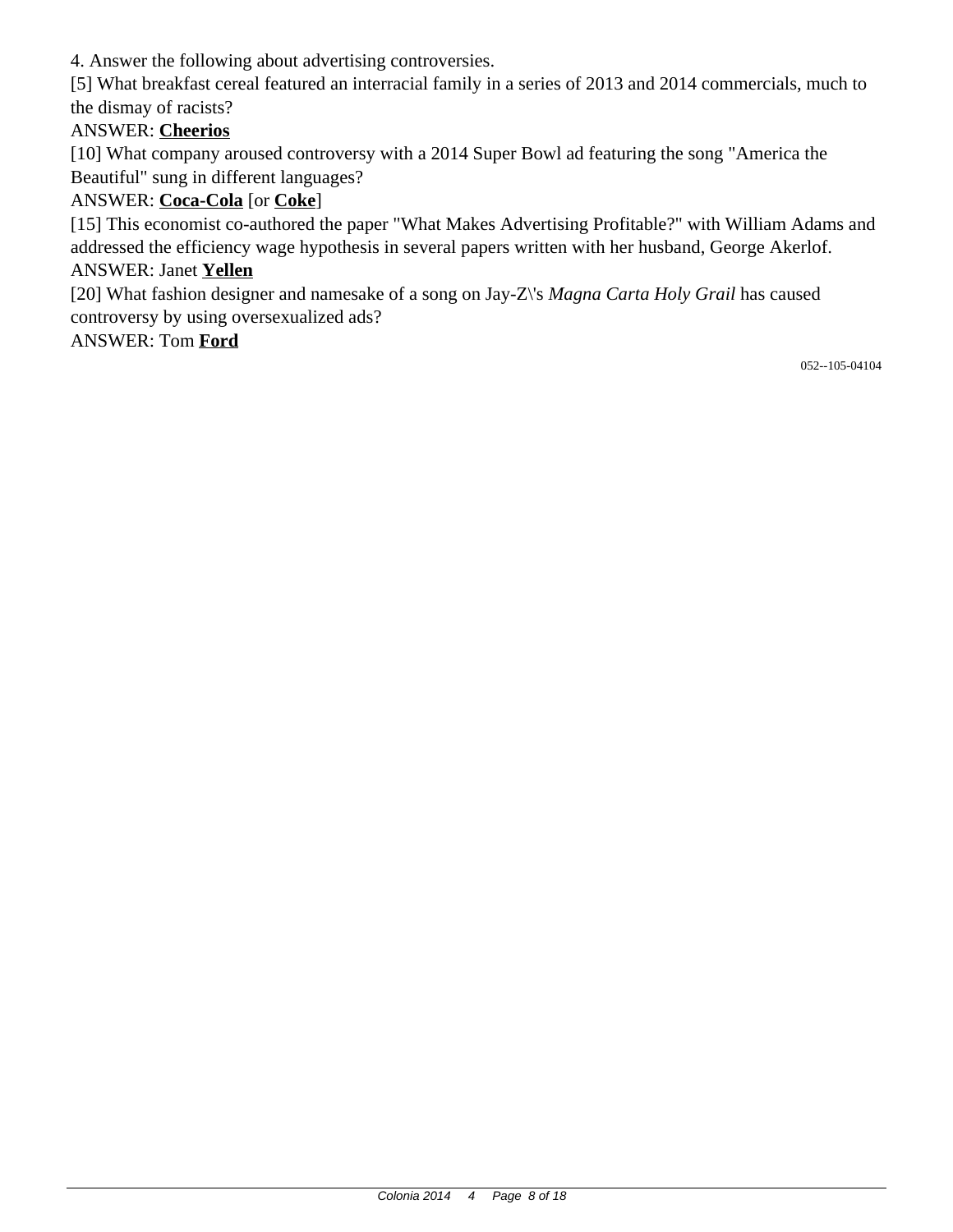

**Colonia 2014 Round 4**

**Letter O Letter L The Letter K**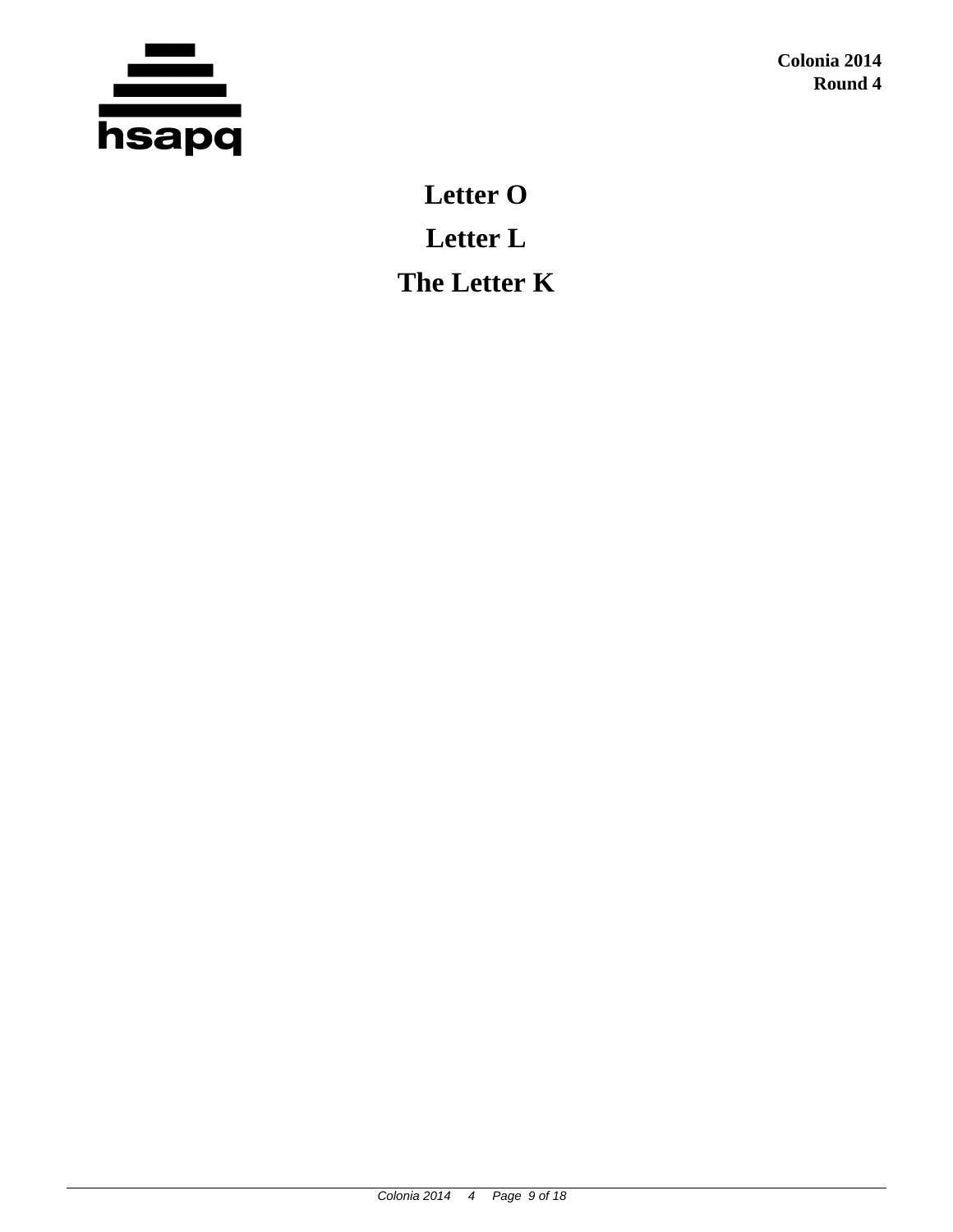# Letter O

[10] What French composer is best known for his operas *Orpheus in the Underworld* and *The Tales of Hoffmann?*

### ANSWER: Jacques **Offenbach**

[10] (MULTPLE WORD ANSWER) The travels of Sal Paradise and Dean Moriarty are found in what novel?

### ANSWER: *On the Road*

[10] In harmonics, what term denotes frequencies that are higher than the fundamental frequency?

### ANSWER: **overtone**s

[10] (TWO-WORD ANSWER) Timothy McVeigh and Terry Nichols carried out a bombing in what city in 1995?

### ANSWER: **Oklahoma City**

[10] What lover of Catherine the Great led the coup that put her into power as Empress of Russia? ANSWER: Grigory **Orlov**

[10] To what Queen of Lydia did Heracles sell himself into slavery for a few years after he murdered Iphicles?

### ANSWER: **Omphale**

[10] (TWO-WORD ANSWER) What concept in psychology is exemplified by a child attempting to find a toy that they were shown and later hidden away?

### ANSWER: **Object permanence**

[10] What is the name of the protagonist of *Things Fall Apart?*

#### ANSWER: **Okonkwo**

[10] What is the name of the individual units of compound eyes in insects?

#### ANSWER: **ommatidium** [or **ommatidia**]

[10] Legislation that was upheld in National Federation of Independent Business v. Sebelius has been given what nickname?

#### ANSWER: **Obamacare**

140--105-0410-3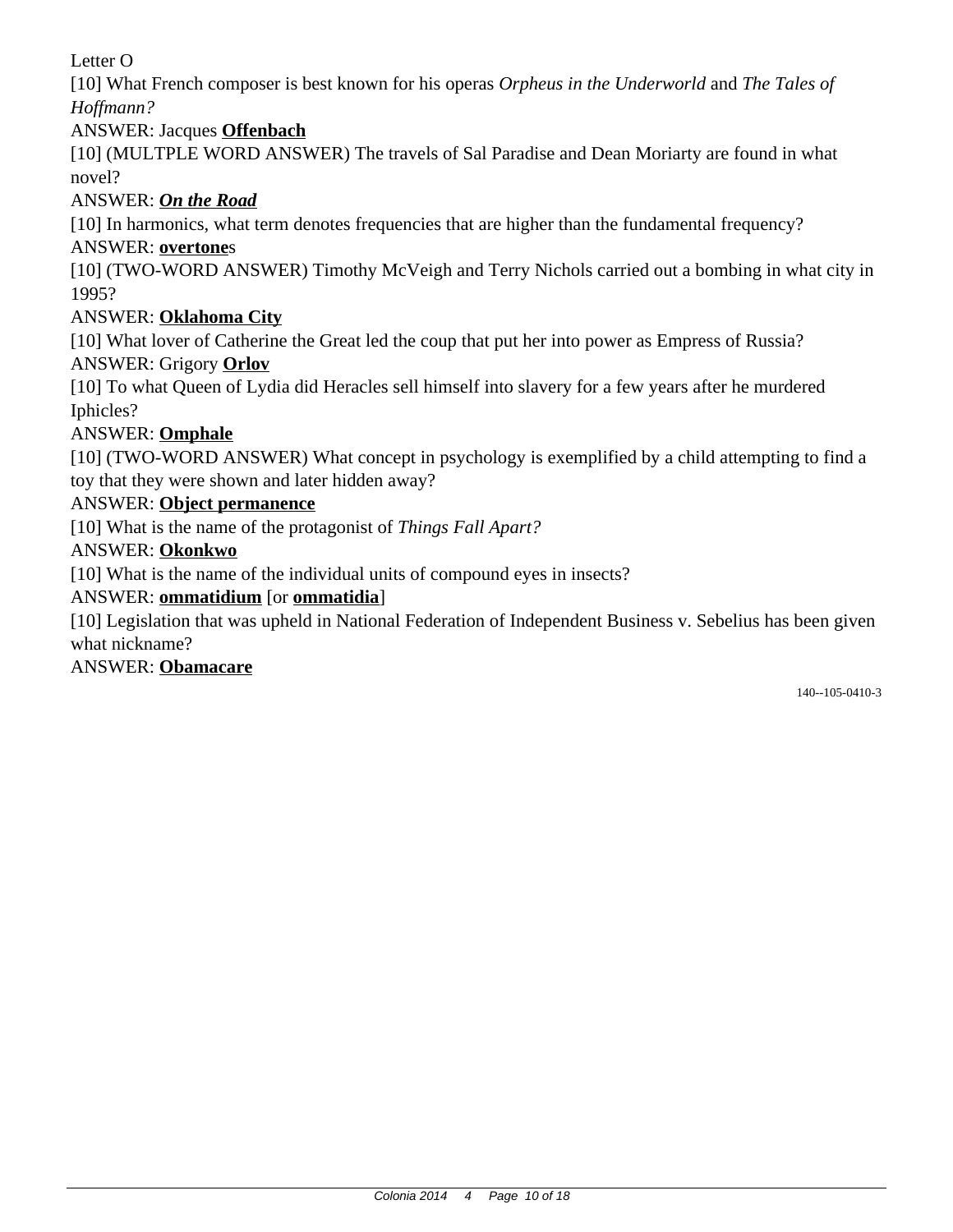Letter L

[10] What eighth plague of the Book of Exodus resulted in a shadow over Egypt?

ANSWER: **locusts**

[10] What Hungarian composed *Transcendental Etudes* and *Hungarian Rhapsodies*?

ANSWER: Franz **Lizst**

[10] What is the name of the current Turkish currency that was the name of the Italian currency that was replaced by the Euro?

# ANSWER: **lira**

[10] What stimulated emmission technology was pioneered by Charles Townes and was used by Steven Chu to cool and trap atoms?

# ANSWER: **laser**

[10] The alveolar sacks can be found in what organs of the human body?

# ANSWER: **lung**s

[10] (TWO WORD ANSWER) Gertrude Stein coined what term used to describe post-World War I American writers such as Ernest Hemingway and F. Scott Fitzgerald?

# ANSWER: **Lost Generation**

[10] What author of "The Rocking Horse Winner" wrote about the titular gamekeeper Oliver Mellors in his *Lady Chatterly's Lover*?

### ANSWER: David Herbert "D.H." **Lawrence**

[10] What type of flow in physics refers to fluid that travels in smooth paths and is the opposite of turbulent flow?

### ANSWER: **laminar** flow

[10] What figure from Arthurian legend ruled the island of Avalon?

### ANSWER: **Lady of the Lake**

[10] What aid program to American allies in World War II replaced the cash and carry program?

### ANSWER: **lend lease**

030--105-0410-3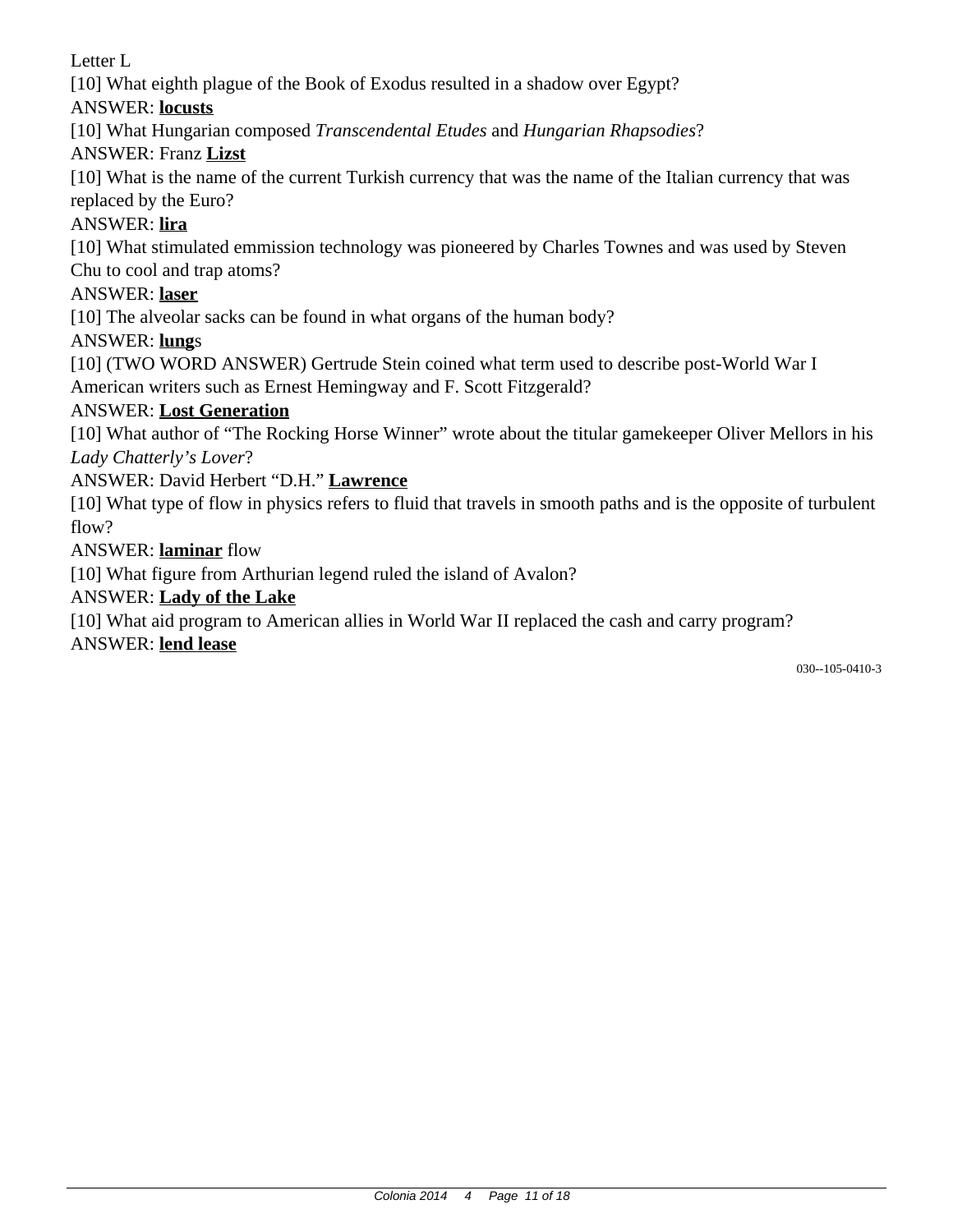The Letter K

[10] The United States was prevented from reaching the Yalu River by the Chinese intervention in what war?

### ANSWER: **Korean** War

[10] (TWO WORD ANSWER) Samuel Taylor Coleridge wrote what poem describing "a stately pleasure dome" in Xanadu?

### ANSWER: **Kubla Khan**

[10] Epistemology is the philosophical study of what concept, which can be alternately defined as justified true belief?

### ANSWER: **knowledge**

[10] A strawberry-red colored tongue is characteristic of what disease which can cause serious heart conditions in young children, discovered in Japan?

#### ANSWER: **Kawasaki** disease

[10] What northwestern Indian region was the site of three wars between India and Pakistan in 1947, 1965, and 1999?

#### ANSWER: **Kashmir**

[10] Which Armenian composed the ballet Gayane, which contains the movement "Sabre Dance?"

#### ANSWER: Aram **Khachaturian**

[10] The young prodigy Otaké in The Master of Go and the geisha Komako in Snow Country are creations of what Japanese author?

#### ANSWER: Yasunari **Kawabata**

[10] Vladimir the Great and Yaroslav the Wise ruled over the Slavic kingdom centered in what city?

### ANSWER: **Kiev**

[10] What shield volcano on the eastern part of Hawai'i is constantly spewing lava, and is the home of Pele in Hawaiian mythology?

#### ANSWER: **Kil'auea**

[10] (THREE WORD ANSWER) "So What" is the first track on what 1959 album by Miles Davis?

#### ANSWER: **Kind of Blue**

239--105-0410-3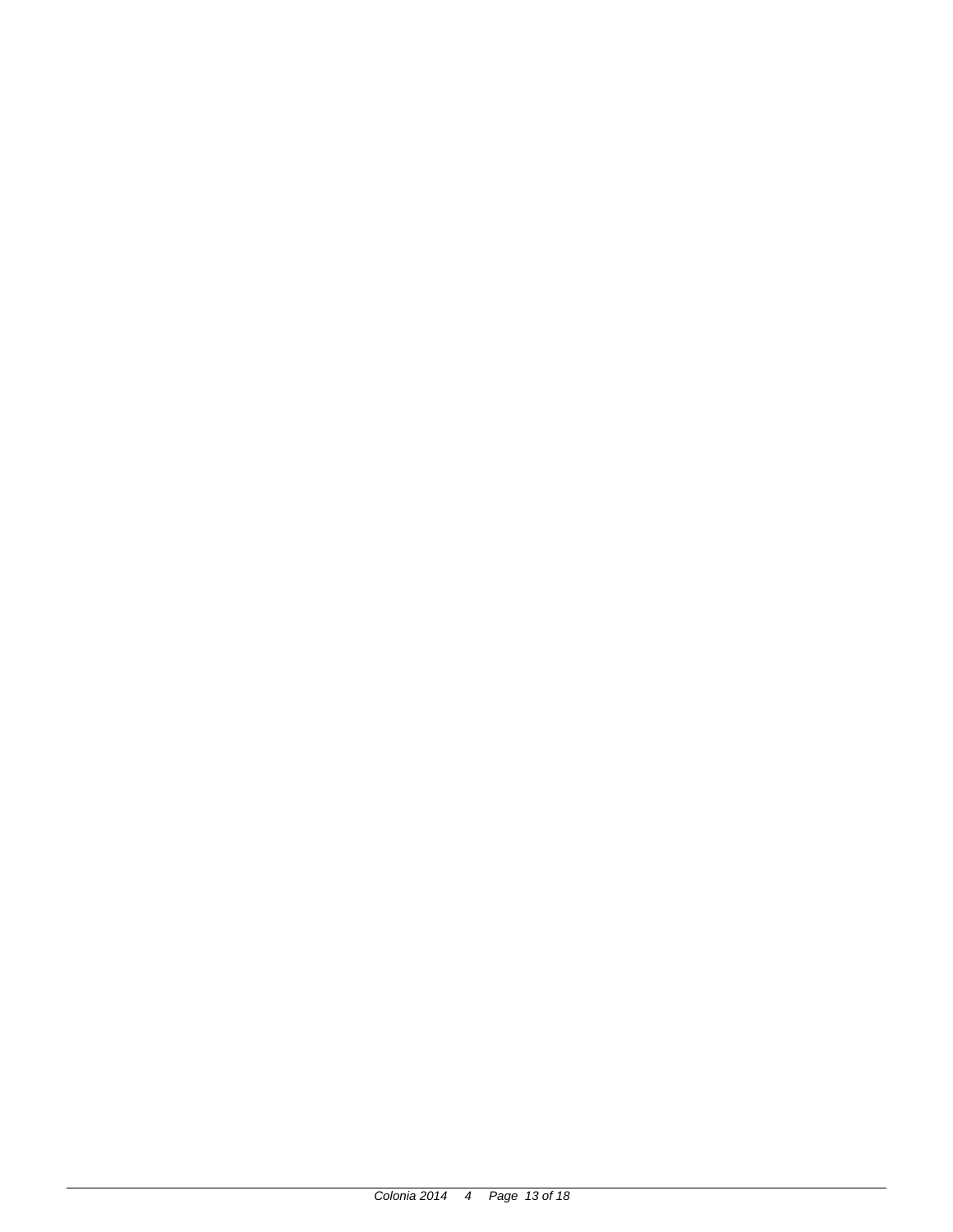

**Colonia 2014 Round 4 20 20-Point Tossups**

1. This ruler lost the duchy of Normandy after losing the Battle of Bouvines to Philip Augustus. Robert fitz Walter led one military action against this ruler. Innocent III excommunicated this ruler for opposing Stephen Langton's appointment as Archbishop of Canterbury. This brother of Richard the Lionhearted was forced to sign one document by rebelling barons at Runnymede. For 20 points, name this King of England. ANSWER: King **John** [or **John** Lackland]

186--105-04101

2. Nine of these pieces appear in the *Goldberg Variations,* each with an increasing interval size. More complex types of this technique include mensuration, retrograde, and inversion. "Frere Jacques" and "Row, Row, Row Your Boat" are the most famous pieces to use this technique, in which an imitation of a melody is played some time after it is first introduced. For 20 points, name this technique used in the most famous piece by Pachelbel.

ANSWER: **canon**

063--105-04102

3. This man served as music director of the St. Thomas Choir in Leipzig for twenty-seven years until his death. The piece "Jesu, Joy of Man's Desiring" was excerpted from one of the over 200 cantatas that he composed. He wrote a book of preludes and fugues in all 24 major and minor keys, and composed a set of six Baroque concertos as a job application for a German margrave. For 20 points, name this German composer of *The Well-Tempered Clavier*.

ANSWER: **J. S. Bach** [or **Johann Sebastian Bach**; prompt on **Bach**; prompt on **J. Bach**; prompt on **Johann Bach**]

130--105-04103

4. This man wrote a series of interconnected stories called *The Illustrated Man*, and in one of his works, the Hadley children murder their parents with lions in a three dimensional television nursery. This author of "The Veldt" wrote a story about how Eckles' killing a butterfly altered history as well as a novel in which a fireman attempts to escape the mechnical hound. For 20 points, name this author of "A Sound of Thunder" who created Guy Montag.

### ANSWER: Ray **Bradbury**

030--105-04104

5. The double dabble algorithm converts values from this system into another system. In this system, signed numbers can be represented using two's complement notation. Every grouping of four digits in this system corresponds to one digit in hexadecimal, which uses symbols from 0 to F. This system can represent two to the n distinct numbers, where n is the number of bits used. For 20 points, name this number system used by computers.

ANSWER: **binary** number system [or **base-two** number system]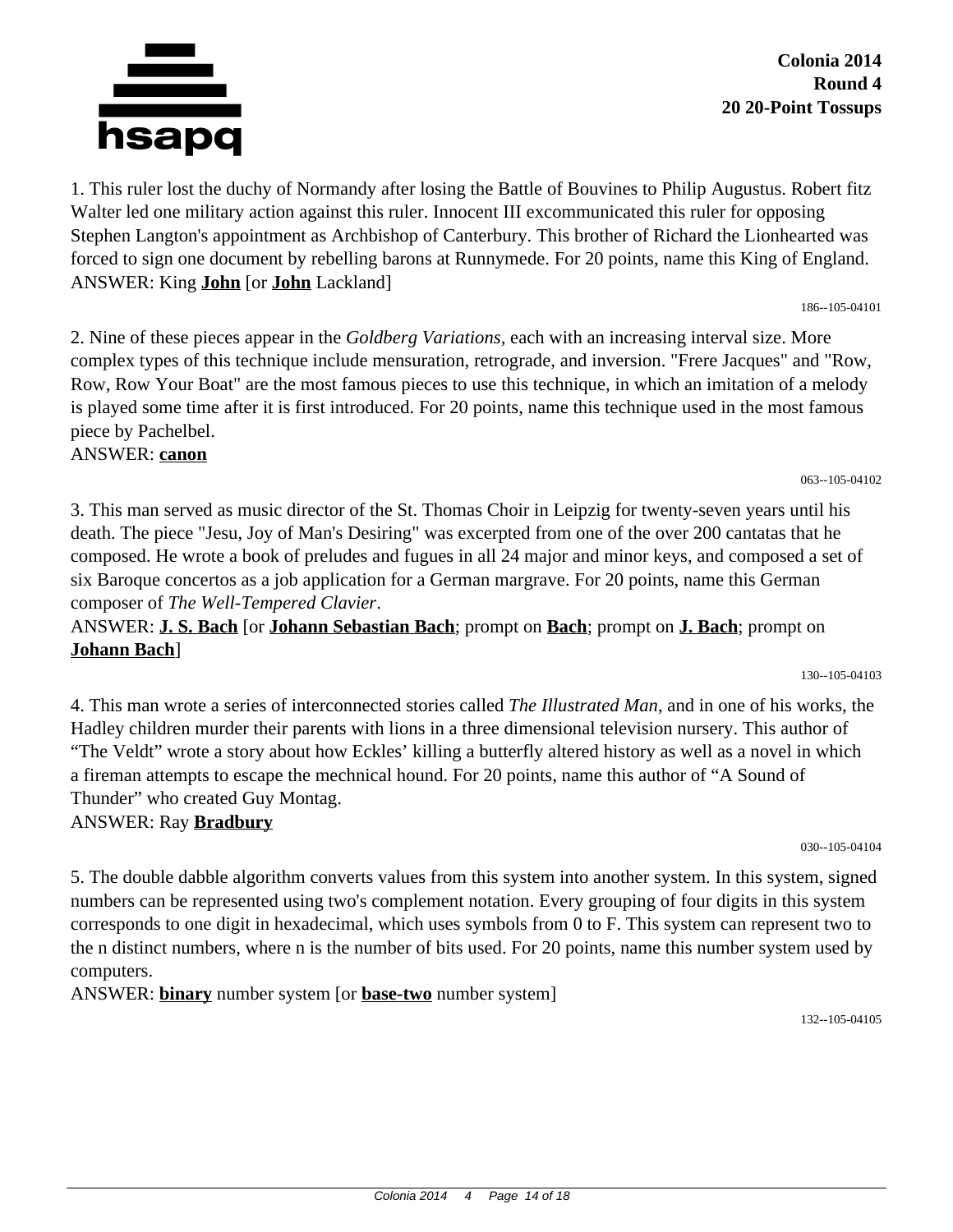6. Circular, volcanic domes on this object are referred as "pancake" volcanoes. This planet was studied by the Venera probes and lacks natural satellites. The atmosphere of this planet contains many clouds of sulfuric acid. Although of similar size and mass to Earth, this planet is unable to sustain life due to a runaway greenhouse effect vaporizing any water present. For 20 points, name this very hot planet with a heavy atmosphere of carbon dioxide.

ANSWER: **Venus**

7. One ruler of this city built a giant sundial which pointed to the Altar of Peace on his birthday. Twelve bodyguard-like officers in this city carried an axehead tied to a bundle of sticks, from whose name we derive the word "fascism." Its highest executives were two men elected to a simultaneous year-long term, and its tribunes represented the lower-class plebeians against its upper-class patricians. For 20 points, name this city.

#### ANSWER: **Rome** [or **Roma**]

8. One poem of this name was published under the pen name of Glirastes by Horace Smith a month after the more well known poem of this name was published. Both poems of this name were inspired by accounts of the Roman historian Diodorus Siculus. The more well known poem of this name states, "Nothing beside remains" and describes, "Half sunk, a shattered visage." For 20 points, name this poem that begins with the line, "I met a traveller from an antique land." ANSWER: "**Ozymandias**"

9. One poem by this man describes, "All nations striving strong to make / Red war yet redder." Another poem by this man is subtitled "Lines on the loss of the 'Titanic.'" In addition to "Channel Firing" and "Convergence of the Twain," this man wrote a novel in which Michael Henchard drunkenly sells his wife and child to a sailor. In another of his novels, a stonecutter falls in love with Sue Bridehead. Fir 20 points, name this British author.

### ANSWER: Thomas **Hardy**

10. A smaller-scale version of this event occurred in 541-542 AD during Justinian's reign. The peak of this event coincided with the peak of the flagellant movement. Popular explanations for this event included the miasma theory and the poisoning of wells by Jews. This event began after a siege of Caffa in Crimea and its victims' bodies were often piled onto death carts. For 20 points, name this event. ANSWER: **Black Death** [or **bubonic plague**]

020--105-04110

030--105-04109

11. This musician played "Crepuscule with Nellie" and "Pannonica" for his album *Criss-Cross*. This musician rose to prominence as the in-house pianist at Minton's Playhouse in the 1940s. He created standards like "Epistrophy" and "Well, You Needn't" and released the album *Brilliant Corners*. Cootie Williams helped this musician compose his breakout hit, "Round Midnight." For 20 points, name this jazz pianist noted for his unusual first name. ANSWER: Thelonious **Monk**

080--105-04111

104--105-04107

239--105-04106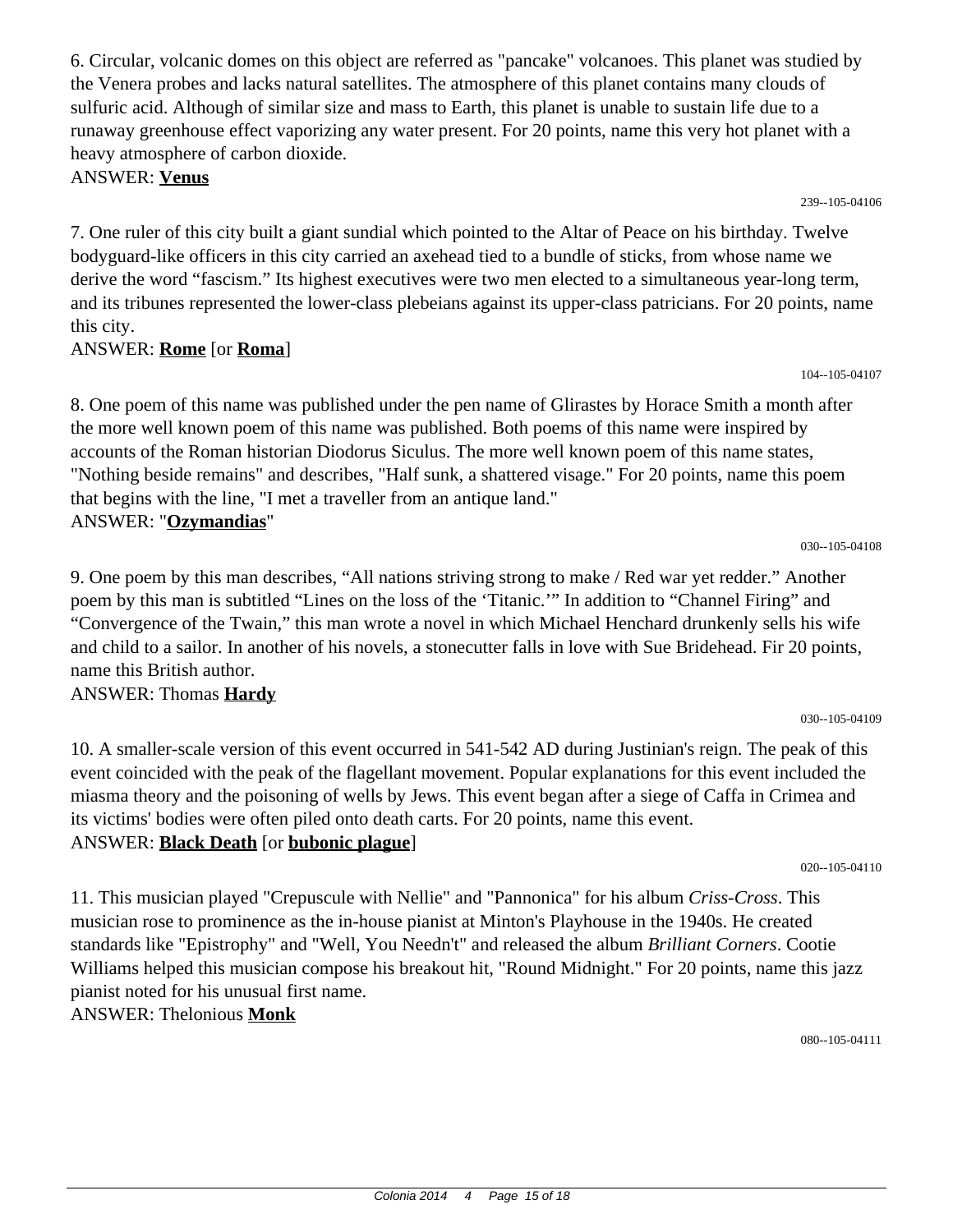12. A character in this novel creates forty-nine dumplings in the shape of human heads and throws them into a river. Another character in this novel blockades a group from crossing a bridge with his thunderous voice. A character in this novel summons the southeastern wind before the Battle of Red Cliffs. This novel begins with the Oath of the Peach Garden, where Zhang (JUNG) Fei, Guan Yu, and Liu Bei become brothers. Name this Chinese novel by Luo Guanzhong (gwan-JUNG) that recounts a war. ANSWER: *Romance of the Three Kingdoms* [or *Sanguo Yanyi*]

227--105-04112

030--105-04113

13. While living at Salem House, the main character of this work fantasizes about being like the literary character Roderick Random and is punished by Mr. Creakle for wearing a sign that reads "Take care of him. He bites." One character in this work was a clerk in Mr. Wickfield's law office, steals Miss Trotwood's fortune, and is named Uriah Heep. The main character's first marriage is to Dora Spenlow, and he ultimately marries Agnes Wickfield. For 20 points, name this semi-autobiographical novel. ANSWER: *David Copperfield*

14. The title character of one of this author's poems scorns Harold Wilson for studying Latin "like the violin" and says he has "come to ditch the meadows." That poem concludes with Warren telling Mary that Silas has died. This author of "The Death of the Hired Man" described a time "in a yellow wood" where he chose the path "less traveled by, and that has made all the difference." For 20 points, name this poet. ANSWER: Robert **Frost**

15. The Melian Dialogue takes place between representatives of Melos and this city hoping to conquer Melos. It was connected by the long walls to the port of Piraeus. Tribute given to this city allowed it to build up a powerful navy. It was the most powerful member of the Delian League, which lost to a league of city-states allied with its rival in the Peloponnesian War. For 20 points, name this Greek city. ANSWER: **Athens**

16. BH3-only proteins such as Bim and Bid promote this process once they are activated by Fas ligand binding its receptor. Trophic factors prevent this process from occurring. Mutant CED protein in *C. elegans* causes defects in this pathway. In eukaryotes, it is caused when Bcl-2 no longer prevents the release of cytochrome C from the mitochondria. This process results in a cascade of caspases. Damage to p53 causes this process to occur in healthy cells, though defects in it are indicative of cancer. For 20 points, name this process of programmed cell death.

ANSWER: **apoptosis** [prompt on cell **death** until it is read]

17. This man championed the "Planning, Programming, and Budgeting System" which brought computer-based systems analysis to the federal government for the first time. He was one of the "Whiz Kids" for Ford before becoming that company's president, and he was later the president of the World Bank from 1968 to 1981. While serving under Lyndon Johnson and John Kennedy, he made decisions that he later expressed regret for in the documentary *The Fog of War.* For 20 points, name this Secretary of Defense during the escalation of the Vietnam War.

ANSWER: Robert Strange **McNamara**

088--105-04117

121--105-04114

121--105-04115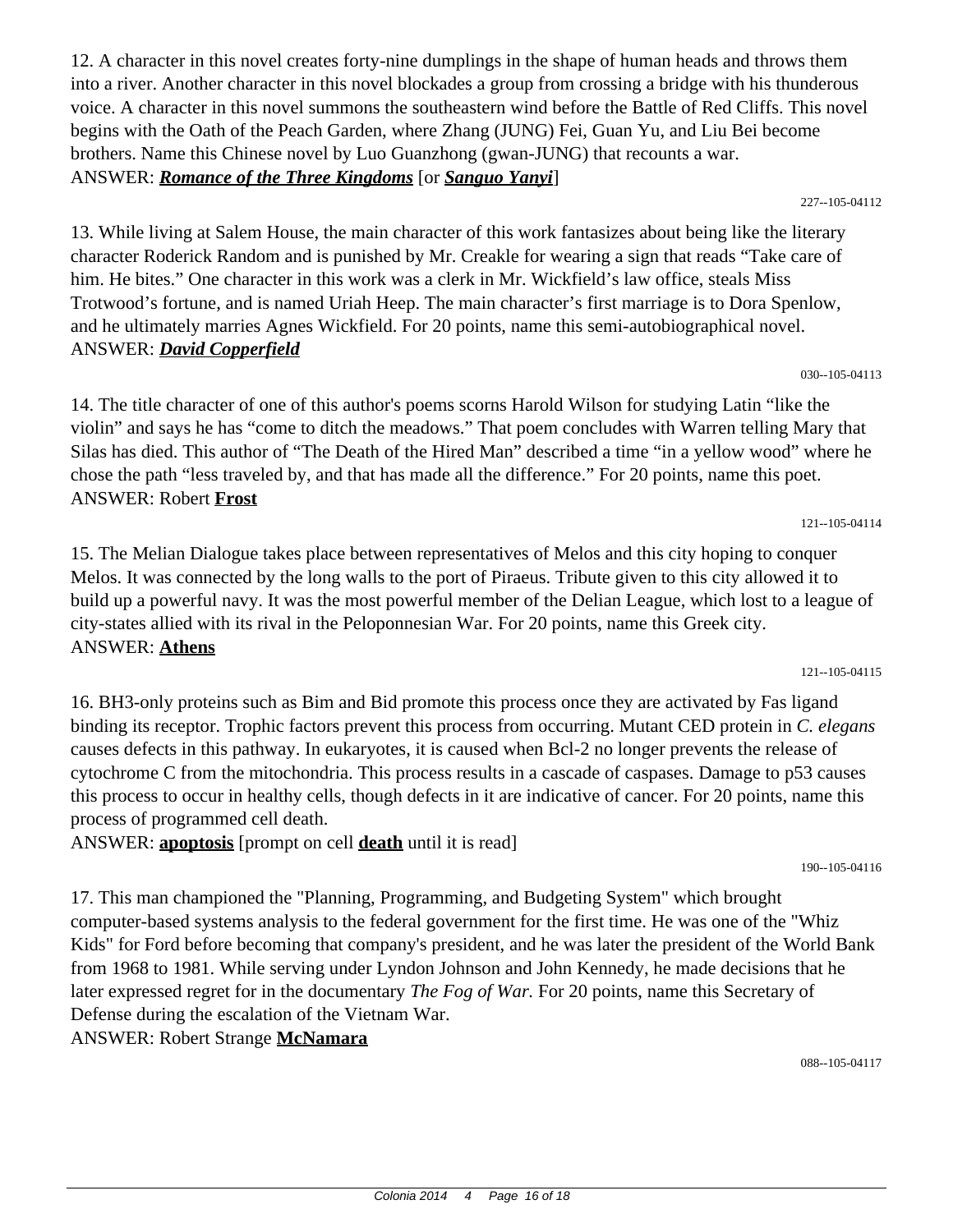18. The first stages of this conflict ended with the Battle of Lade (LA-day), which quelled the Ionian Revolt. This war ended when Pausanias won at Plataea. This conflict was chronicled by Herodotus, whose *Histories* are sometimes named for it. Another battle in this war saw three hundred Spartans hold off an army for three days. Name this early fifth century BCE conflict, in which the armies of Darius and Xerxes (ZERK-zeez) attempted to conquer cities such as Athens.

ANSWER: Greco-**Persian War**s [or equivalent answers such as **Persian invasions of Greece**; or the **Ionian Revolt** before it is read]

019--105-04118

19. A theory that attempts to explain this phenomenon argues the substantial gelatinosa in the dorsal horn of the spinal cord contains a "gate" that controls it. Although it is not fever, drugs that suppress this phenomenon include ketobemidone (KEY-toh-bem-EH-doan) and paracetamol (PAIR-uh-CEET-uh-mall). It is caused by contact between the medial epicondyle (EH-puh-CON-dial) of the humerus and the ulnar nerve. This sense is removed by the chemicals lidocaine and novocaine, which are both anesthetics. For 20 points, identify this feeling.

ANSWER: **pain** [or **nociception**; prompt on **touch**; prompt on **suffering**]

239--105-04119

20. In this story, one character sews undergarments and another learns French and stenography following the main character's injury. That injury occurs to the protagonist of this story after his father lodges a fruit into his back. Grete takes care of her brother in this story after he fails to show up for his job as a salesman one morning. For 20 points, name this story about Gregor Samsa.

ANSWER: "The **Metamorphosis**" [or "Die **Verwandlung**"]